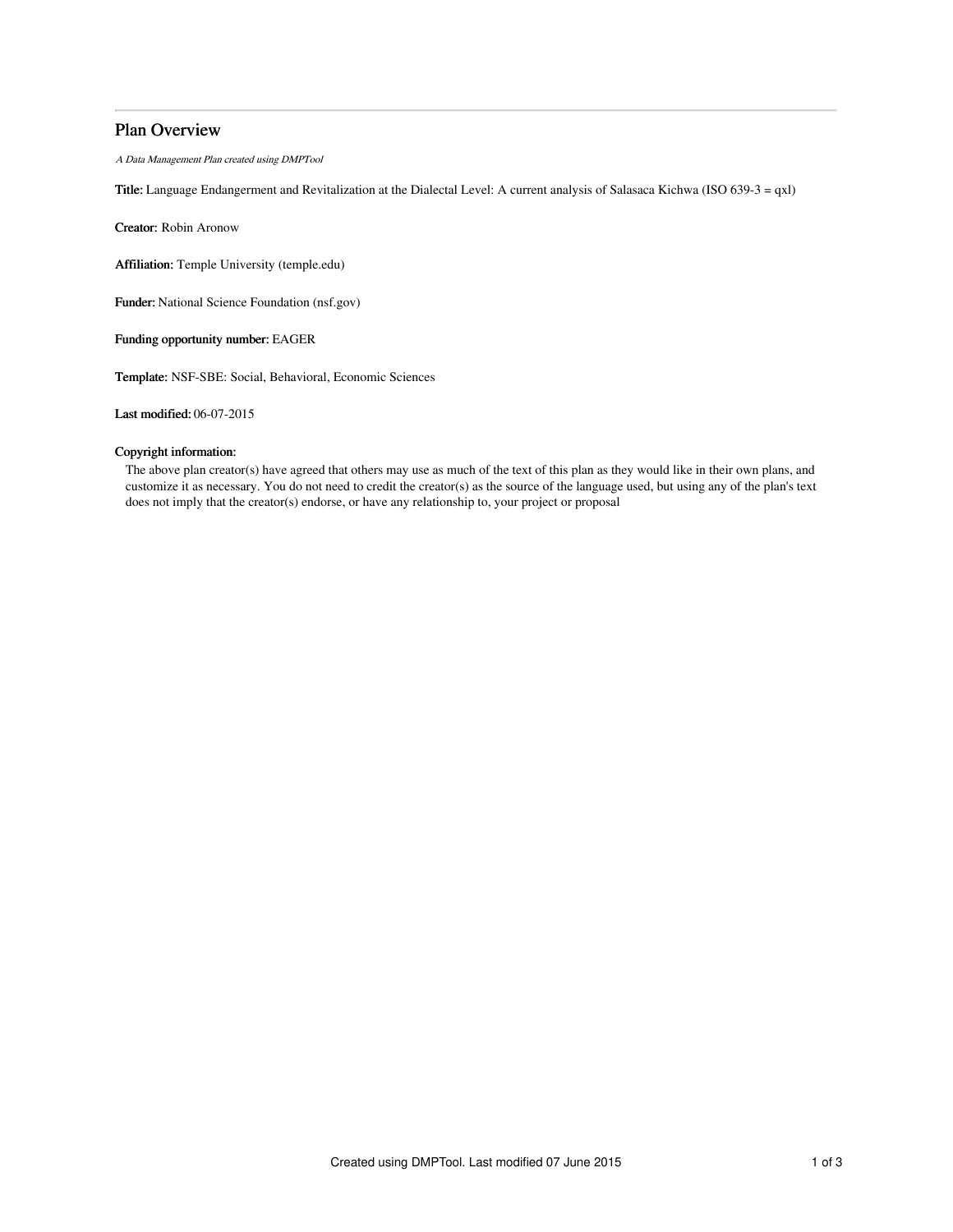# Language Endangerment and Revitalization at the Dialectal Level: A current analysis of Salasaca Kichwa (ISO 639-3  $=$  qxl)

## Roles and responsibilities

#### The Data Management Plan should outline the rights and obligations of all parties as to their roles and responsibilities in the management and retention of research data. It must also consider changes to roles and responsibilities that will occur should a principal investigator or co-PI leave the institution.

The PI, R. Aronow, is responsible for the oversight and success of the DMP. There are three types of responsibilities to be carried out in the field: data gathering, data storage, and backing up electronic files. Our research team consists of four researchers. All researchers are required to store any field notes taken in a lockbox owned by the PI. Surveys are permitted to be administered by any researcher, but must be delegated by the PI for field storage on a daily basis. TASCAM and camcorder interviews and recordings may also be administered by any researcher. C. Rodgers will be responsible for ensuring that A) all equipment is functional and batteries are charged prior to daily field work, B) there is ample room on memory devices prior to daily field work, and C) electronic data is backed up to an external hard drive on a daily basis.

After the period of data retention, the PI will be responsible for data sharing and managing accounts with the institutions listed under 'Long Term Archiving and Data Sharing and Access'. B. Okum is responsible for alerting the participant community that data and results are available to access, as well as ensuring that up- to- date contact information is provided to participants and archiving and sharing institutions. Ensuring that the data is properly archived in private and institutional domains, responsibilities related to sharing/publishing, and any other decisions regarding the handling of data post-archiving and post-sharing will rest with the PI. Should the PI become unavailable for any reason, these responsibilities will be passed on to B. Okum.

### Expected data

#### The Data Management Plan should describe the types of data, samples, physical collections, software, curriculum materials, and other materials to be produced in the course of the project. It should then describe the expected types of data to be retained.

Data will be generated in four forms: handwritten surveys, handwritten field notes, recorded audio, and recorded video/audio. Our surveys will be indexed and numbered prior to administration in the field for organizational purposes. The surveys are 5 pages each, and we expect to collect 40. They will be distributed and collected on site, and all 200 pages will be stored in a single lockbox on a daily basis until we return to the United States. Field notes taken in notebooks will likewise be stored in the lockbox daily until our return. The TASCAM audio recorder will be used to interview approximately 40 participants for 10 to 15 minutes each – an estimated total of 10 hours of audio that will be stored on a microSD and backed up daily on an external hard drive. We estimate the size of the audio to be less than 20GB. The Canon HD camcorder will be used in conjunction with the TASCAM for three reasons, 1) provide a secondary source of audio, 2) provide a visual component for the phonetic analysis, and 3) provide video footage that can be tailored and used for educational purposes as well as any academic presentations where our research is presented. The video footage will be stored on a second microSD card and will be backed up daily on the same external hard drive. We expect to record less than 100GB of video footage.

## Period of data retention

SBE is committed to timely and rapid data distribution. However, it recognizes that types of data can vary widely and that acceptable norms also vary by scientific discipline. It is strongly committed, however, to the underlying principle of timely access, and applicants should address how this will be met in their DMP statement All data will be archived with restricted access for a period of 6 months or until results have been published.

#### Data format and dissemination

The Data Management Plan should describe data formats, media, and dissemination approaches that will be used to make data and metadata available to others. Policies for public access and sharing should be described, including provisions for appropriate protection of privacy, confidentiality, security, intellectual property, or other rights or requirements. Research centers and major partnerships with industry or other user communities must also address how data are to be shared and managed with partners, center members, and other major stakeholders.

## Data Formats:

Surveys and field notes will be generated to .docx files and will be stored on an external hard drive. They will then be converted to a single PDF file each. PDF files are easily readable, are not easily retroactively edited, and consolidating all files will streamline the archiving process. TASCAM audio is recorded in uncompressed b-WAV format. WAV is the highest quality, least accessible and largest format, thus the audio will be analyzed in WAV, and all publicly accessible recordings will be archived in 356kbs MP3 format. The video/audio camcorder records in AVI, which is compatible FinalCut-Pro.

#### Metadata Tools:

We will use EAD to generate metadata for domain-local archiving. After the results of our research are published, we will use a TEI tool to generate metadata for a public access archiving. This tool is optimal for creating machine-readable text for stories, oral history and other narratives by interview participants.

#### Sensitive Information:

A large amount of the data collected, including surveys and interviews, may contain personal information about research participants. In accordance to the obligations laid out by IRB protocol, we will obtain written and/or verbal consent prior to administering surveys or conducting interviews, which grants us permission to use and publish any information provided for educational and academic purposes. Our IRB protocol number is 22892; minimal risk research. Its status is under review with anticipated approval within 30 days.

## Data storage and preservation of access

The Data Management Plan should describe physical and cyber resources and facilities that will be used for the effective preservation and storage of research data. These can